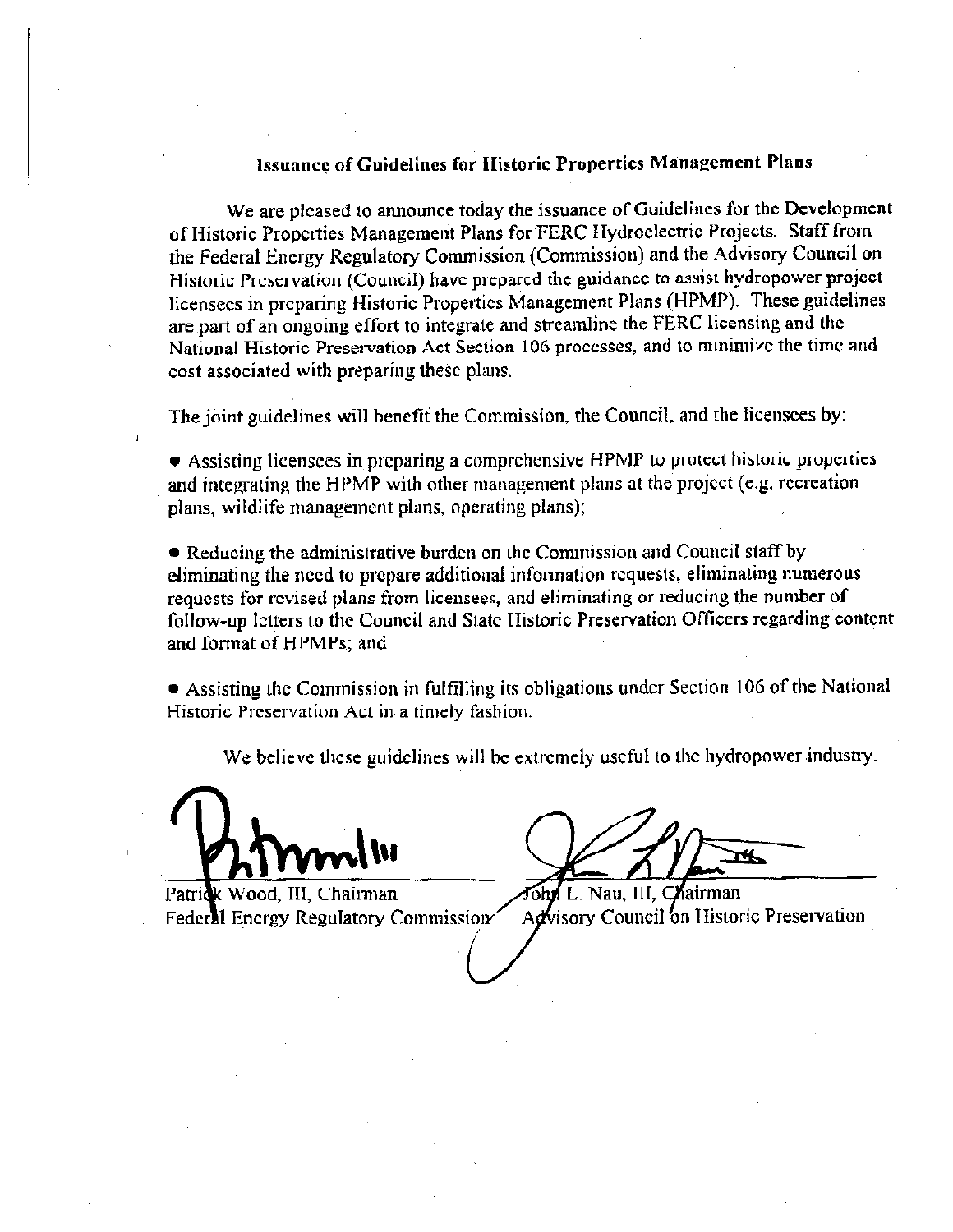# **Guidelines for the Development of Historic Properties Management Plans For FERC Hydroelectric Projects**

**May 20, 2002**

#### **I. INTRODUCTION AND PURPOSE OF THIS GUIDANCE**

Section 106 of the National Historic Preservation Act (NHPA) requires the Federal Energy Regulatory Commission (FERC or Commission) to take into account the effect of its undertakings on historic properties and to afford the Advisory Council on Historic Preservation (Council) a reasonable opportunity to comment. An undertaking includes any project, activity, or program requiring a federal permit, license, or approval. Therefore, many FERC actions, such as issuance of new and original licenses, license amendments, surrenders, and terminations, are undertakings that are subject to Section 106. Section 106 is implemented through the Council's regulations, "Protection of Historic Properties" (36 CFR Part 800).**<sup>1</sup>** For hydropower licensing actions, FERC typically completes Section 106 by entering into a Programmatic Agreement (PA) or Memorandum of Agreement (MOA) with the license applicant, the Council, and the State and/or Tribal Historic Preservation Officer (SHPO/THPO).**<sup>2</sup>** This agreement is then incorporated by reference into the project license when it is issued.

Because it is not always possible for FERC to determine all of the effects of various activities that may occur over the course of a license, the PA or MOA typically provides, and FERC typically requires as a license condition, that the licensee develop and implement a Historic Properties Management Plan (HPMP).**<sup>3</sup>** Through an approved HPMP, FERC can require consideration and appropriate management of effects on historic properties throughout the term of the license. In so doing, FERC meets the requirements of Section 106 for its undertakings.

**<sup>1</sup>** These regulations became effective on January 11, 2001.

<sup>&</sup>lt;sup>2</sup>The 1992 amendments to the NHPA include provisions for Indian tribes to assume the responsibility of the SHPO on tribal lands. The Council's regulations use the term Tribal Historic Preservation Officer (THPO) to mean the THPO under Section  $101(d)(2)$  of the NHPA for undertakings occurring on or affecting tribal lands.

**<sup>3</sup>** In past hydropower relicensing PAs, FERC has required licensees to develop "Cultural Resources Management Plans" (CRMPs). In this guidance, however, the term HPMP is used, because it more accurately reflects the requirements of Section 106 of the NHPA.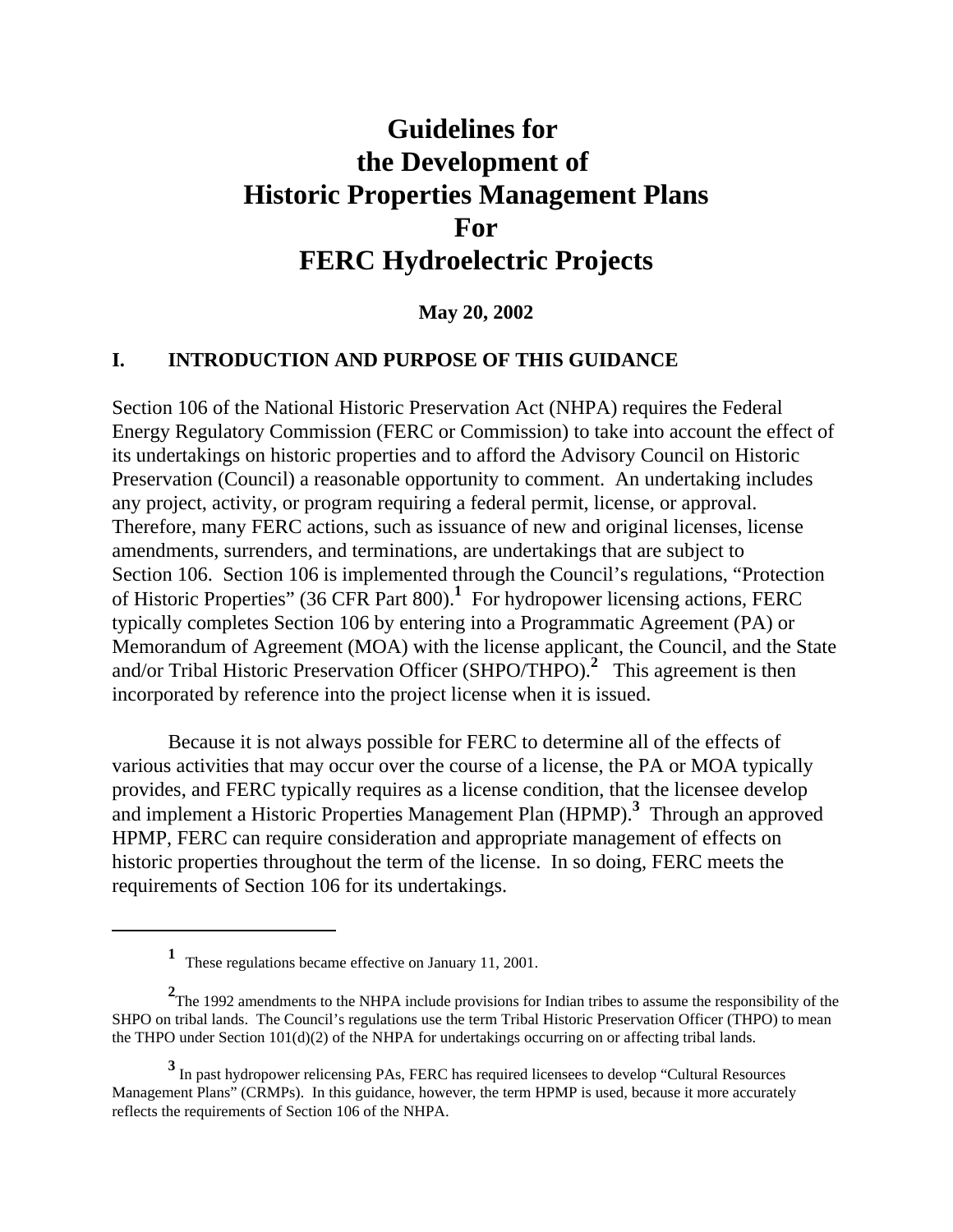The purpose of this document is to provide guidance for the development of HPMPs.

# **What is a HPMP?**

A HPMP is a plan, implemented pursuant to a FERC license, for considering and managing effects on historic properties of activities associated with constructing, operating, and maintaining hydropower projects.**<sup>4</sup>** It establishes a decision-making process for considering potential effects on historic properties, preferably early in project planning. The HPMP should consider and manage the effects on historic properties of actions taken to implement the license over its entire term. For example, the HPMP should take into account other plans that are required (or will be required), such as recreation plans, timber management plans, or fisheries plans.

A good HPMP should identify the nature and significance of historic properties that may be affected by project maintenance and operation, any proposed improvements to project facilities, and public access. It should identify goals for the preservation of historic properties; establish guidelines for routine maintenance and operation; and establish procedures for consulting with SHPOs, THPOs, Indian tribes, historic preservation experts, and the interested public concerning effects to historic properties or contributing elements of a historic district.

The HPMP should be responsive to the purposes of the Project and should be realistic in terms of those purposes. It is not the intent of Section 106 or the HPMP to transform a hydroelectric powerhouse into a "museum" or to jeopardize the ability of the licensee to produce hydroelectricity. Accordingly, the HPMP should recognize the need to fulfill all of the terms and conditions of the Project license, and should not impede the safe and efficient production of energy.

**<sup>4</sup>** "Project" means any licensed or unlicensed, existing or proposed water power project that is subject to FERC jurisdiction, including minor projects, major projects, exemptions, and major modified projects as defined in the Commission's regulations at 36 C.F.R. § 4.30 (2001).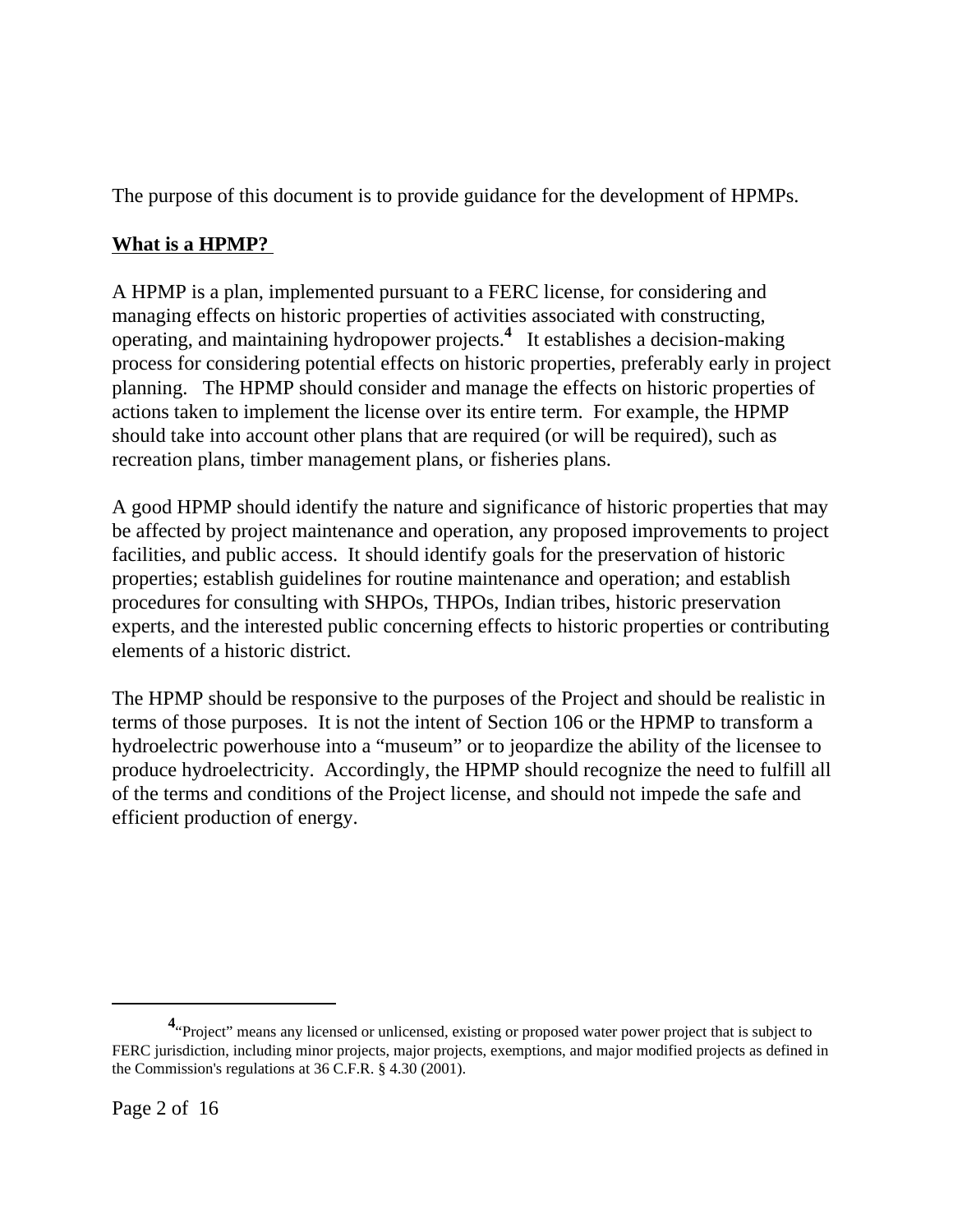The HPMP should be:

- $\Box$  Integrated into the licensee's Project decision-making process so that historic preservation needs are considered during Project planning and operation;
- $\Box$  Written in plain English with historic property management terms clearly defined;
- $\Box$  A stand-alone document (not dependent on access to previous studies, although incorporation by reference may be desirable in some cases); and
- $\Box$  Consistent with any other Project management plans, settlement agreements and/or long-range planning documents.

# **What does the HPMP propose to manage?**

The HPMP should provide for the management of properties listed in or eligible for listing in the National Register of Historic Places, the National Park Service's official list of properties recognized for their significance in American history, architecture, archeology, engineering, and culture. Such places, are referred to as **historic properties** and may include the project facilities, such as the dam, powerhouse and substations; other kinds of buildings and structures; prehistoric and historic archeological sites; and properties of traditional religious and cultural significance to Indian tribes. **<sup>5</sup>**

The management of historic properties involves both the long term preservation of historic values of historic properties and consideration of the effects of a licensee's actions on historic properties. Hydroelectric projects may affect historic properties in a number of ways.<sup>6</sup> Modes of Project operation that cause erosion can result in the loss of archeological sites located along shorelines. Likewise, constructing recreational developments and providing greater public access can damage archeological sites. Even actions which initially seem fairly routine can undermine the integrity of a historic

**<sup>5</sup>** An applicant may develop a management plan dealing with all cultural resources (a CRMP, for example) as part of a settlement agreement, or based on the needs of Indian tribes, federal land managers, and other agencies. This approach is not required for Section 106 review, but can improve understanding between parties, and facilitate better coordination of all the applicable laws and regulations relating to cultural resources.

**<sup>6</sup>** "Effect" as defined in the Council's regulations means "alteration to the characteristics of a historic property qualifying it for inclusion in or eligibility for the National Register" [36 CFR § 800.16(j)]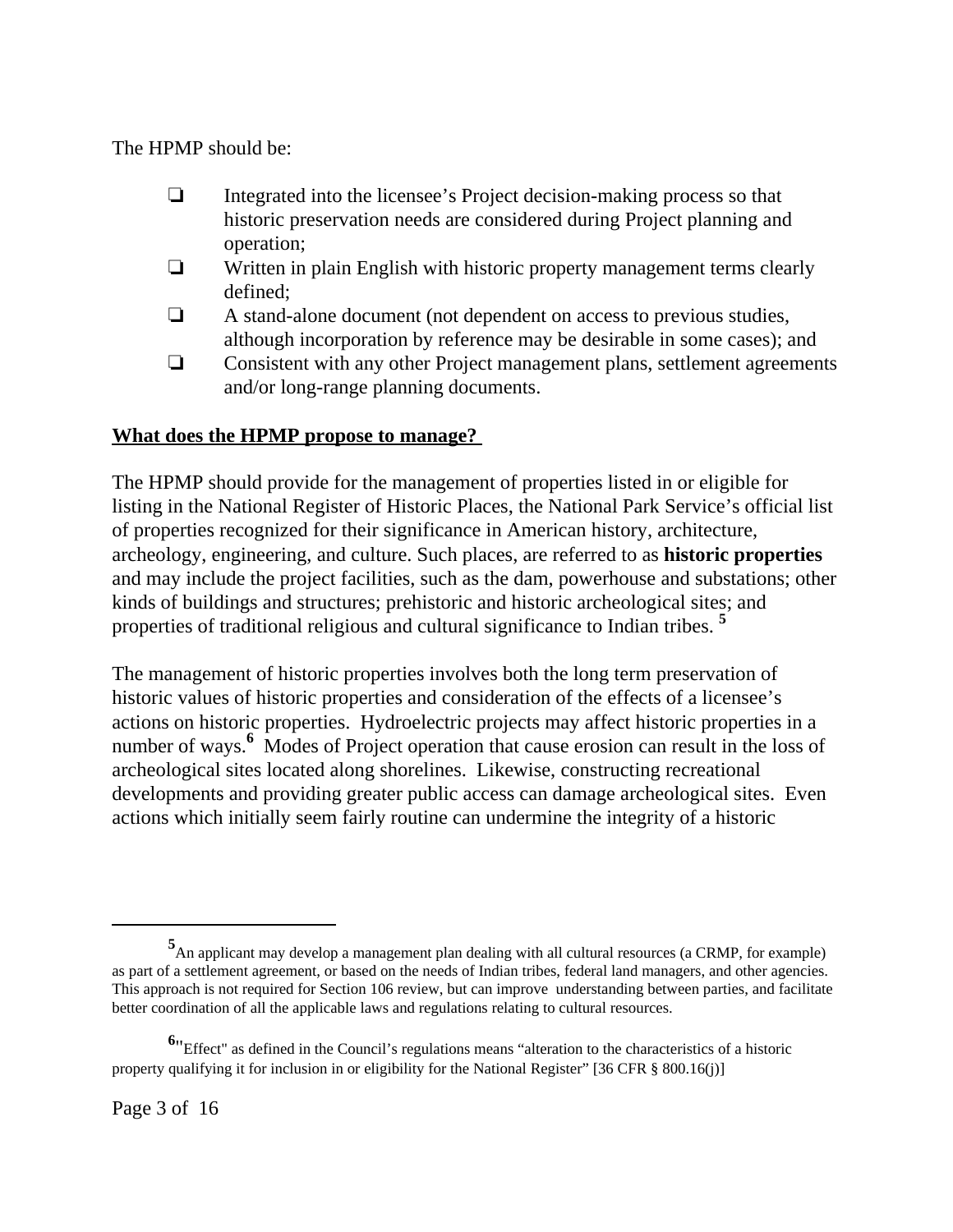property. For example, since windows are often a character-defining feature of historic buildings, their replacement in a historic powerhouse can significantly alter that property.**<sup>7</sup>**

## **Who's responsible for carrying out the plan?**

The Project licensee implements the HPMP, pursuant to the license conditions. Therefore, the plan should identify the project staff position (such as Cultural Resource Liaison, project operator, plant operator, etc) responsible for implementing the plan over the course of the license. However, FERC is responsible for enforcing the licensee's compliance with the license and implementation of the HPMP.

Successful implementation of the HPMP is more likely when Project staff is educated about the specific requirements of the plan within the general context of historic preservation law and practice.**<sup>8</sup>** Even with this staff training, however, consultants with specialized training may be needed to complete certain aspects of the plan, such as archeological studies, for example.

## **When is a HPMP prepared and filed?**

We encourage applicants to draft their HPMP in consultation with the other stakeholders and submit it at the time they file a license application with the Commission. One advantage to having a draft HPMP completed when a license application is filed is that it provides a convenient means to involve the SHPO/THPO, Indian tribes and other stakeholders in consultation early on, so that they might reach agreement regarding the scope and results of studies, as well as establishing the APE (area of potential effect). Another advantage to early preparation of the HPMP is that it allows the licensee to consider historic preservation in conjunction with other aspects of the project. Completion of a final HPMP is more easily accomplished prior to issuance of a new license, thereby alleviating many delays and compliance problems after issuance.**<sup>9</sup>** This can result in a savings of both time and money for the licensee.

<sup>&</sup>lt;sup>7</sup> An "adverse effect" is found when a proposed action may alter the characteristics that qualify a historic property for inclusion in the National Register "in a manner that would diminish the integrity of the property's location, design, setting, materials, workmanship, feeling or association." [36 CFR  $\S$  800.5(a)(1)].

**<sup>8</sup>** Project staff means the licensee's staff and consultant who implement or are responsible for the project operation.

**<sup>9</sup>** When a final HPMP has been completed prior to issuance of a license, Commission staff typically develops a PA that requires the licensee to implement the HPMP upon license issuance.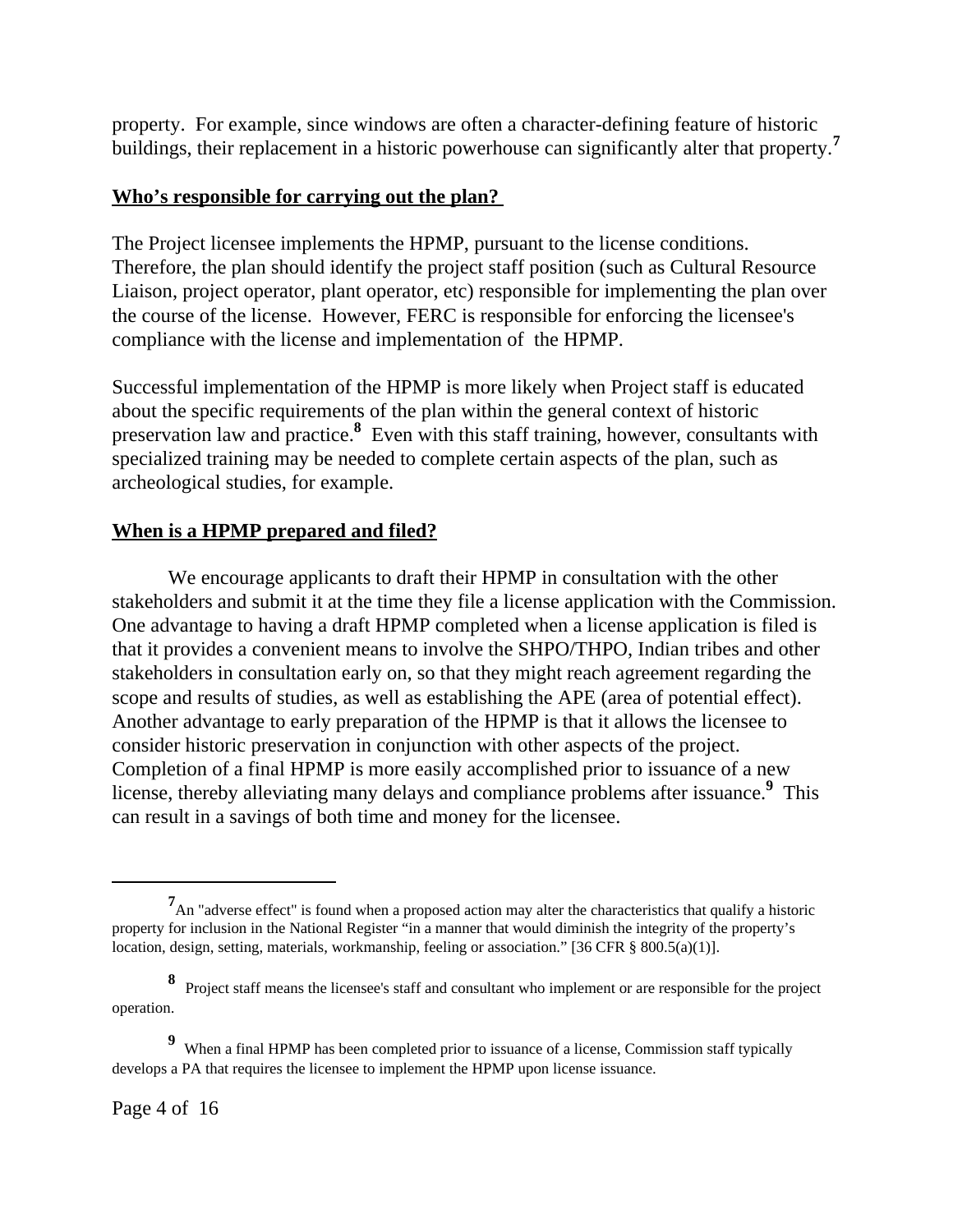A three year time frame during the prefiling stage--from the notice of intent to filing an application--allows for plenty of time to coordinate, consult, and draft a HPMP. Prefiling consultation involving the licensee and the various stakeholders and Indian tribes is already required through the Federal Power Act, and provides a good opportunity for completing a draft HPMP at this time. In addition, the revised implementing regulations for Section 106 allow FERC to authorize the licensee to initiate Section 106 consultation on its behalf, pursuant to 36 CFR §800.2(C)(4). This means that the licensee can begin early formal Section 106 consultation with the SHPO/THPO, Indian tribes, and other stakeholders at the time it files notice of intent to file a license application with the Commission. Another factor to consider is that, during the prefiling stage, FERC staff can freely consult with the licensee and other stakeholders without violating the Commission's rules concerning off-the-record communications--which take effect after a license application has been filed with the Commission and becomes contested due to interveners.

A HPMP should not be concluded without the involvement of FERC, as the responsible Federal agency for purposes of Section 106. It is, therefore, advisable to involve FERC in resolving questions or issues that arise in drafting a HPMP, even when the document is drafted prior to filing a license application.

If it is not possible to complete a HPMP before license issuance, the PA will typically require that a HPMP be developed within one year of the issuance of the FERC license.

# **II. HOW TO DEVELOP A HPMP**

## **Who should prepare a HPMP?**

The preparer of the HPMP should be knowledgeable about:

- $\Box$  Hydropower project operations and maintenance;
- $\Box$  Historic preservation law, policy and practice; and
- $\Box$  Management and treatment issues pertaining to all the types of historic properties that may be affected by Project operations.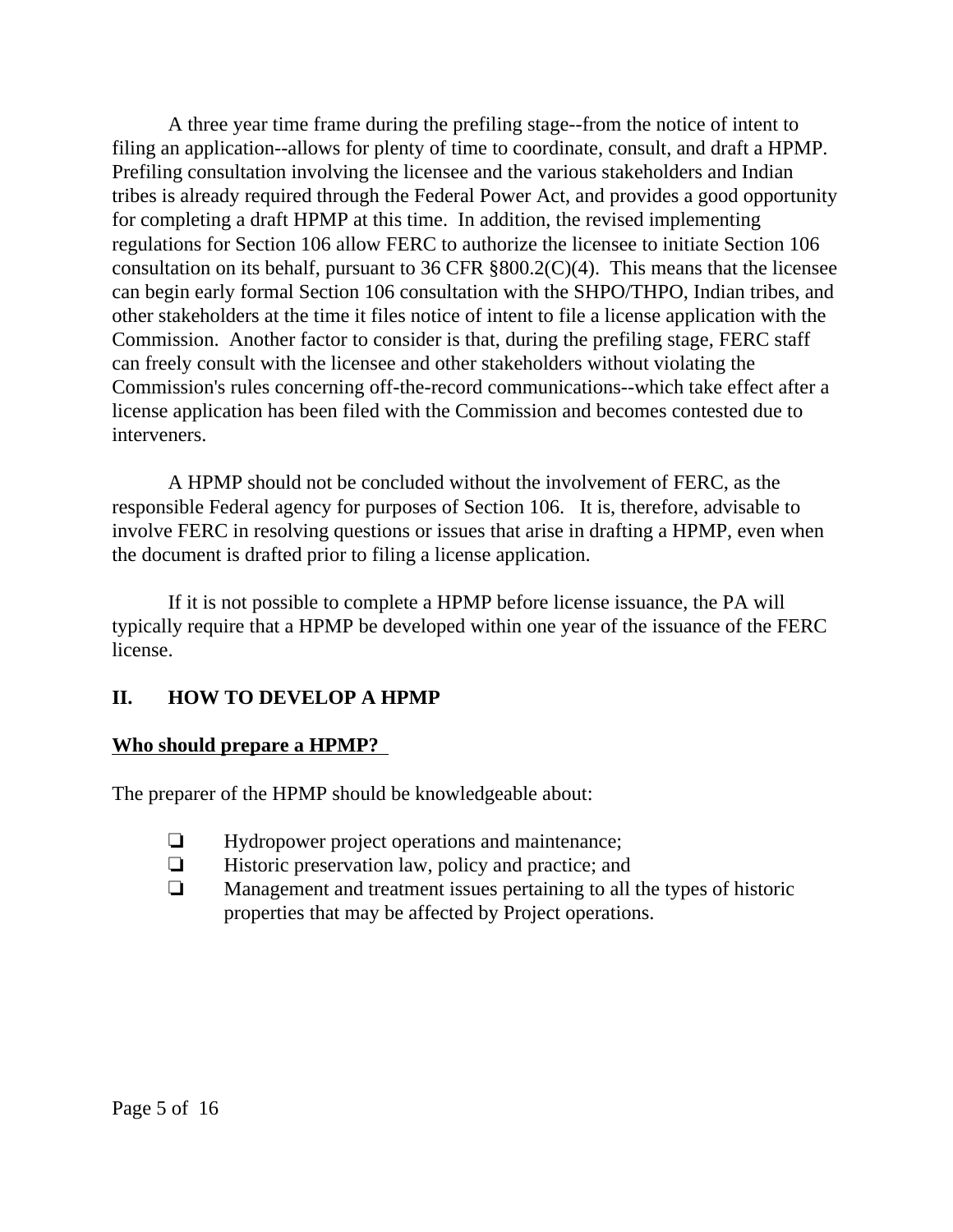Standards for Professional Qualification in the areas of archeology, history, architecture and architectural history have been established.**<sup>10</sup>**

Applicants and licensees are encouraged to consult these standards and to seek technical guidance from FERC, the Council, and the appropriate SHPO and/or THPO. The degree of expertise needed to develop a HPMP will depend on the complexity of the Project and its historic preservation issues.

# **Who should be consulted?**

The licensee should develop the HPMP in consultation with various entities. Pursuant to Section 800.2 of the Council's regulations, the Commission may authorize the licensee to initiate consultation with the SHPO/THPO and others, but remains responsible for all findings and determinations.**11** The consulting parties include:

- $\Box$  The SHPO-- The SHPO reflects the interests of the state and its citizens in the preservation of their cultural heritage, and advises Federal agencies in carrying out their Section 106 responsibilities. Because the SHPO usually plays an important role in the implementation of a HPMP throughout the term of the license, preparers of HPMPs are strongly encouraged to involve the SHPOs in the development of the plan;
- $\Box$  The THPO or tribal representative--If the Project is either on tribal lands or affects historic properties on tribal lands, and the tribe has assumed the responsibilities of the SHPO for Section 106 in accordance with Section  $101(d)(2)$  of the NHPA, the THPO must be consulted. If a tribe does not have a THPO, the applicant and FERC should consult with the tribe's officially designated tribal representative. Because Indian tribes exercise sovereign authority over tribal lands, the participation of the THPO or other designated representative is important to the development and implementation of the HPMP;
- $\Box$  Indian Tribes--Consultation must also involve Indian tribes or Native Hawaiian organizations that attach traditional religious or cultural significance to historic properties that may be affected by the operation of

<sup>10</sup> See the Secretary of the Interior's Professional Qualification Standards [48 FR 44738-9]. Although the Secretary of the Interior published draft revised standards on June 1, 2000, these standards are not yet final.

**<sup>11</sup>** <u>See</u> 36 C.F.R. § 800.2 (c)(4).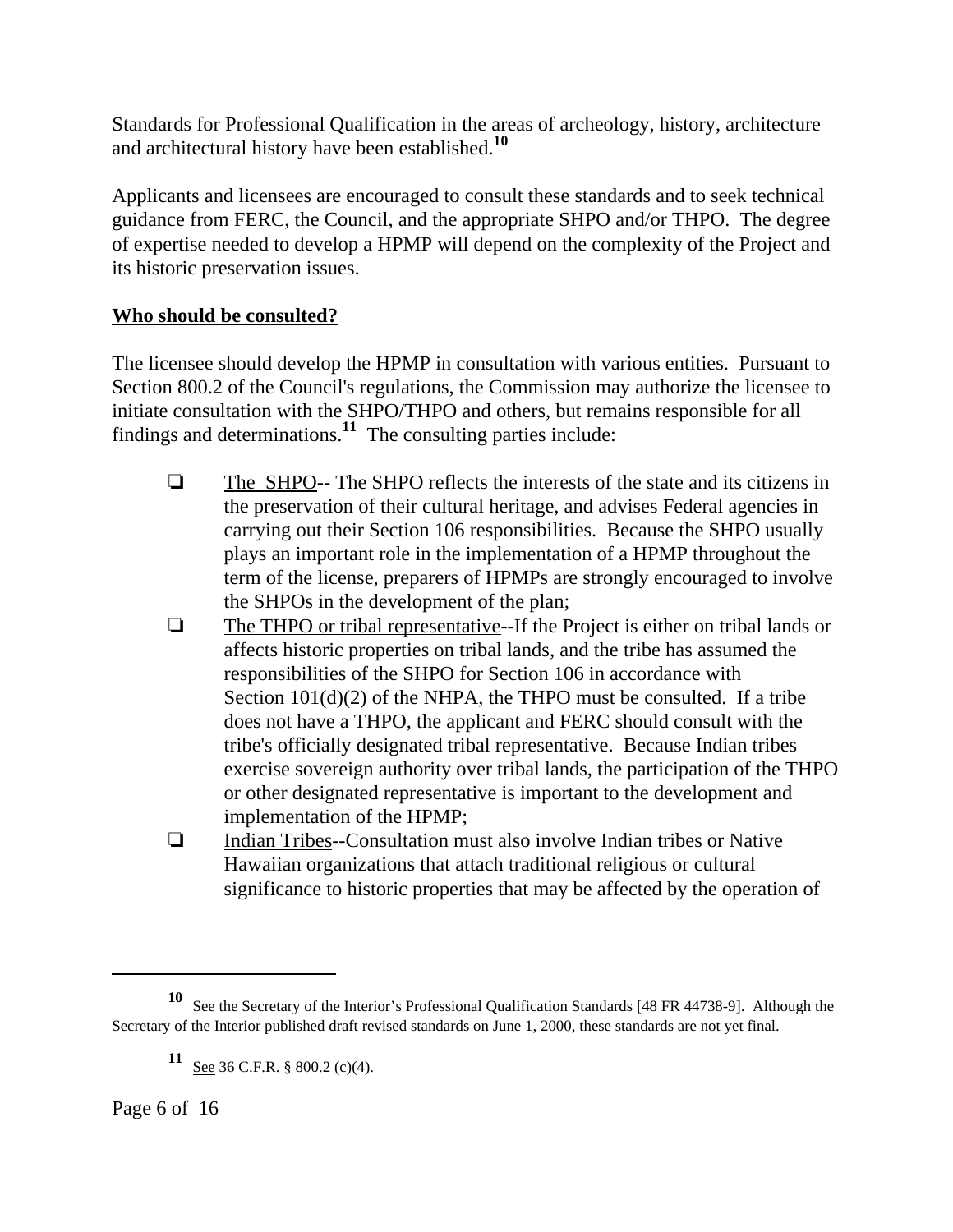the Project.**12** Such resources may be located on tribal lands, ceded lands, or other lands within the traditional territory of a tribe;

**<sup>12</sup>** <u>See</u> 36 C.F.R. § 800.16 (n).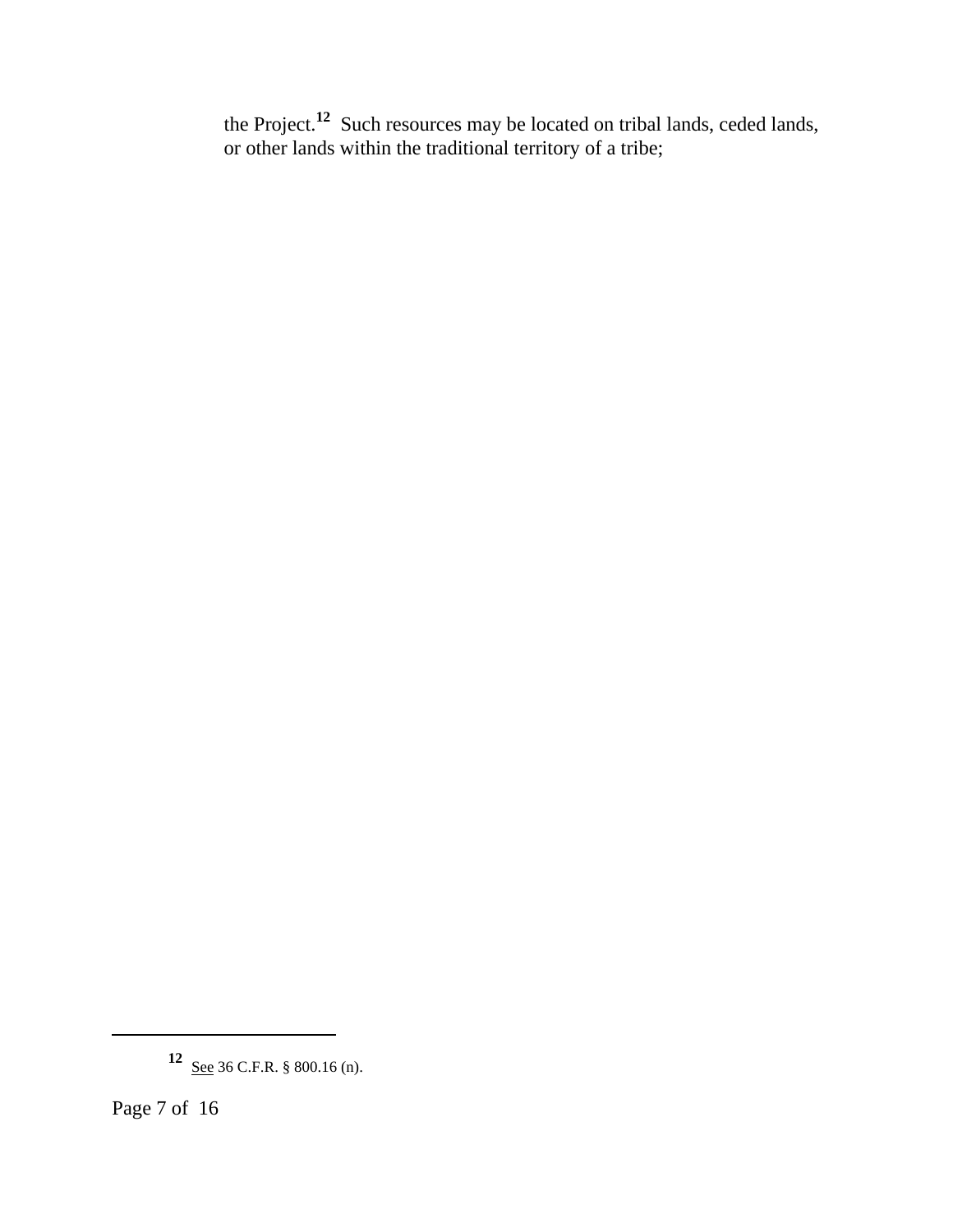- $\Box$  State and local governments, other federal and state agencies, nongovernmental organizations, property owners, and other individuals-- These parties may wish to participate in the development of a HPMP based on the nature of their legal or economic interest in the undertaking or affected historic properties, or their concern with the undertaking's affects on historic properties. For example, the Project may be constructed on lands owned by or under the jurisdiction of the Forest Service or the Bureau of Land Management; and
- $\Box$  The Council--The Council oversees the Section 106 process, and may be asked to help resolve disagreements and provide guidance, advice, or technical assistance to FERC, license applicants, licensees, and other consulting parties in completing Section 106 consultation in developing a HPMP.

# **III. CONTENTS OF A HPMP**

A Project's HPMP should be organized in a logical manner, so that information is easy to find and appropriate procedures can be quickly identified. It is only a guide, and is not meant to be rigidly applied to every Project. The following is an example of how the HPMP might be organized.

## 1. **Overview and Executive Summary**

The HPMP should begin with a statement of purpose describing the scope of the plan, how it will be used, and the authority under which it is developed (the statutory and regulatory context). This section should also identify who participated in the plan's development, as well as any ongoing commitment and procedures or protocols to continue consultation with Indian tribes, the SHPO/THPO, and other organizations in implementation of the plan. In addition, this section should summarize the contents of the HPMP.

## 2. **Background Information**

The HPMP should include:

- $\Box$  A description of the Project facilities and operation, its location, and the APE;
- $\Box$  The historic context (time, place, and theme);

Page 8 of 16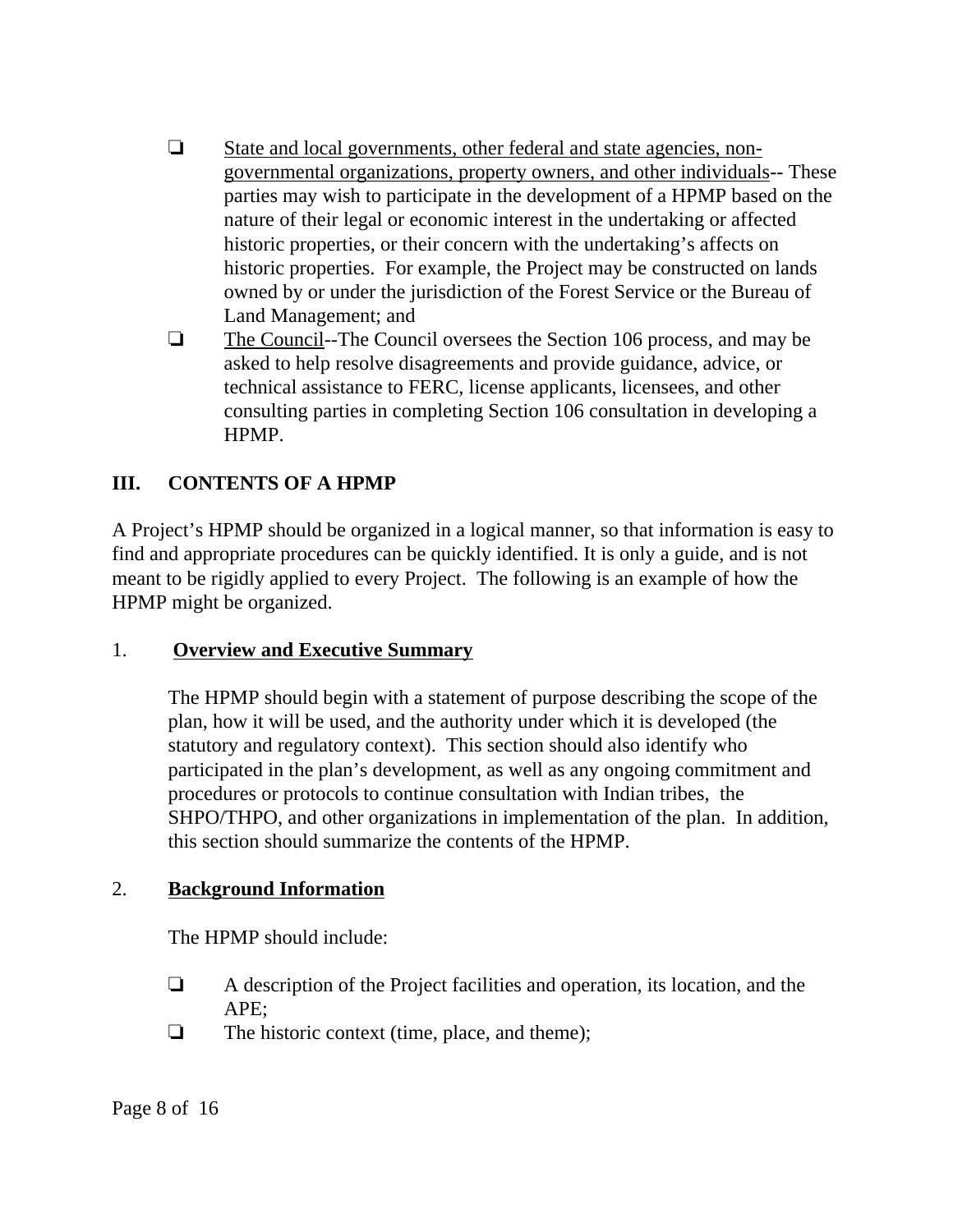- $\Box$  A description of surveys and/or inventories that have been completed, with maps and other graphics, as needed (including analysis of the scope and quality of existing surveys), and those that will be required to identify historic properties that may be affected by planned actions (include survey standards here, such as SHPO standards, that will be followed);
- $\Box$  A description of known and potential historic properties with an explanation of their significance and public values;
- $\Box$  Appendices which include maps, relevant correspondence, and technical studies or summaries of these studies.

# 3. **Project Management and Preservation Goals and Priorities**

The HPMP should include a description of the goals for operating the project and the goals for historic preservation at the project. A presentation of those preservation goals and standards in conjunction with the plan for project operation will guide implementation of the HPMP and should identify any historic resources that will be accorded special consideration. The goals and standards should take into account the type of historic properties present, such as Traditional Cultural Properties, historical buildings or equipment, or archeological resources. The HPMP should also describe the philosophy guiding management of historic properties within the Project's APE. For example, the licensee could manage a project under the continuity of use philosophy). It should also relate the plan to the specific management structure of the Project; for example, to the processes by which planning and budgetary decisions are made.

## 4. **Project Effects and Mitigation/Management Measures**

The HPMP should:

- $\Box$  Include a schedule for completing all actions required in the HPMP, and require FERC, as well as the SHPO/THPO, approval of revisions to this schedule, if any are needed;
- $\Box$  Identify, in consultation with the SHPO/THPO and other consulting parties, activities that will be considered exempt from further review under the HPMP because they possess little or no chance of affecting historic properties;
- $\Box$  Develop and implement rehabilitation standards and an oversight protocol;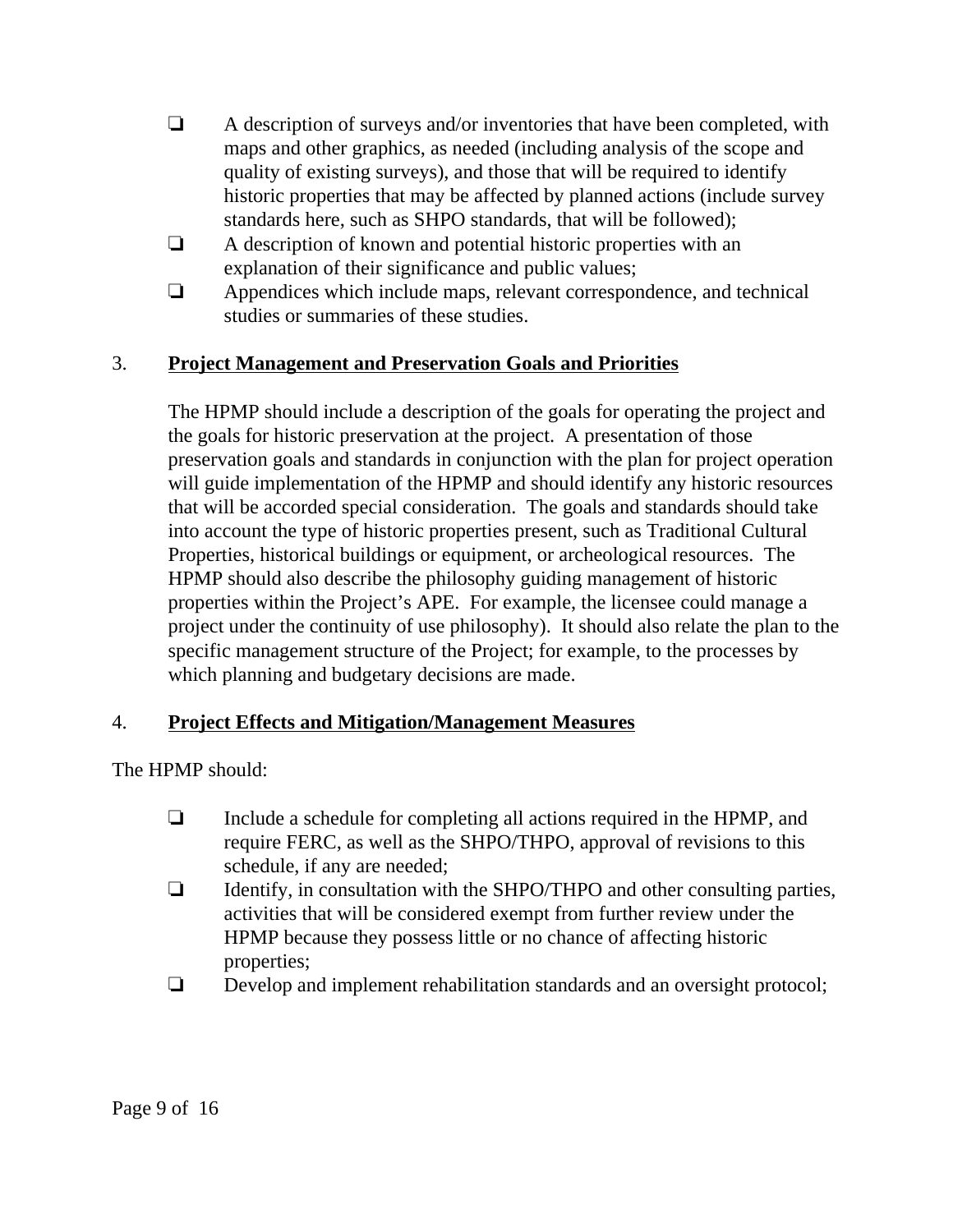- $\Box$  Include procedures to evaluate the effects of actions such as project-induced shoreline erosion, construction of fish passage facilities, construction of recreation facilities, and other Project activities on historic properties, and provide for consideration and treatment of adverse effects, as appropriate, in consultation with others;
- $\Box$  Consider relevant future, ongoing, and past effects, as appropriate;
- $\Box$  Include a monitoring protocol and provisions for enforcement, as appropriate;
- $\Box$  Provide for the treatment of human remains (distinguishing between Native American Grave Protection and Repatriation Act (NAGPRA)), if applicable, and State law requirements);
- $\Box$  Describe provisions for public interpretation; and
- $\Box$  Describe procedures to address effects when unanticipated historic properties are discovered and during project emergencies.

# 5. **Implementation Procedures**

The HPMP should include provisions for:

- $\Box$  Designating a HPMP coordinator;
- $\Box$  Training project personnel;
- $\Box$  An internal decision-making process (Refer to Principle #6 in Section IV);
- $\Box$  Consultation with the SHPO/THPO and others, including the Council if National Historic Landmarks are affected;
- $\Box$  Periodic reporting and meetings;
- $\Box$  Periodic review and revision of the HPMP:
- $\Box$  Actions requiring consultation with the SHPO/THPO, Indian tribes, Federal land managers, and others; and
- $\Box$  Dispute resolution, if not already provided in the PA or MOA.

# **IV. PRINCIPLES OF HPMP DEVELOPMENT AND IMPLEMENTATION**

 License applicants and licensees are encouraged to apply the following principles in developing and implementing a HPMP for a hydroelectric project.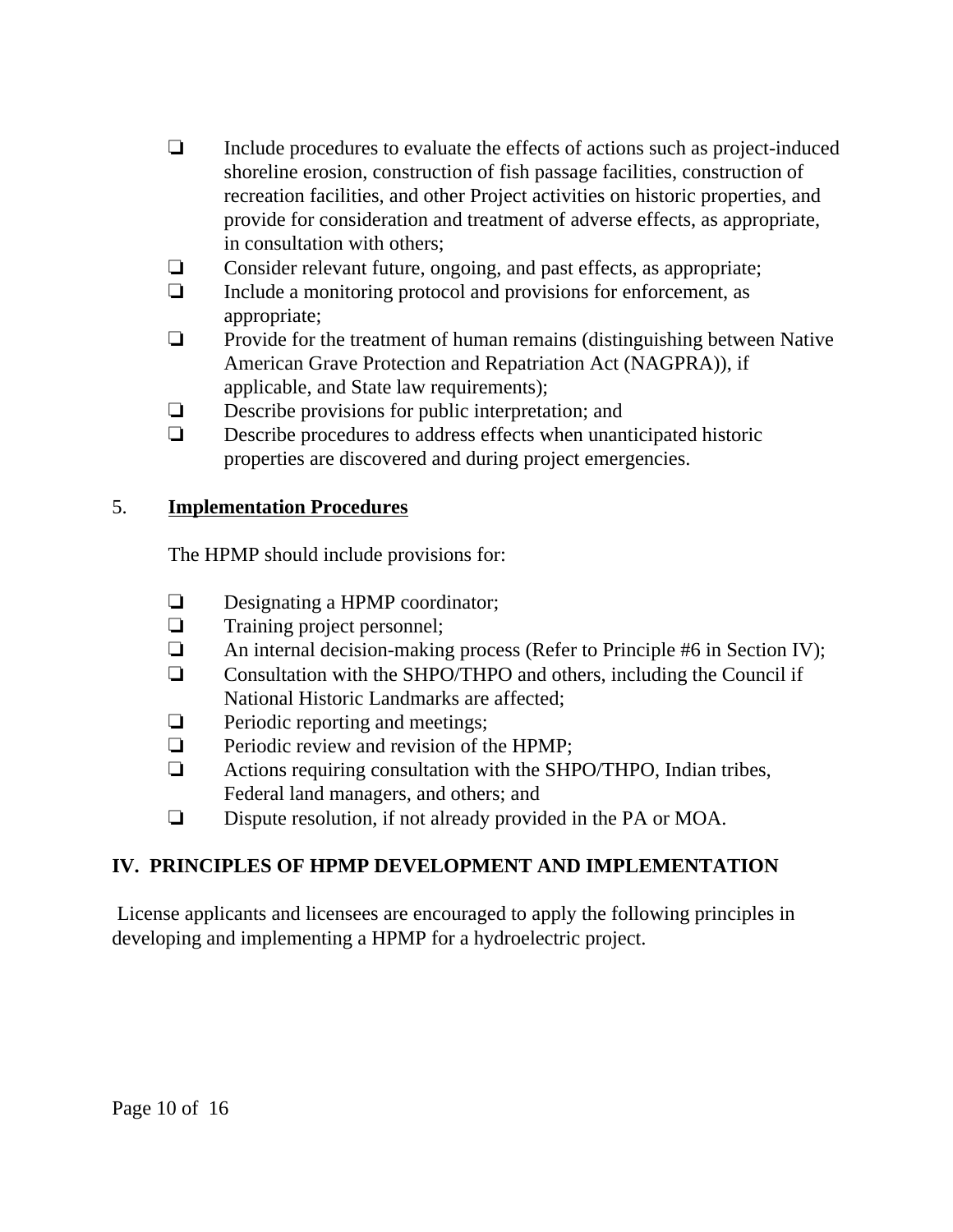# *Principle 1: The HPMP should be responsive to the purposes of the Project, including the safe and efficient production of hydroelectric power, and realistic in terms of those purposes.*

The HPMP should be responsive to the purposes of the Project and should be realistic in terms of those purposes. It is not the intent of Section 106 or the HPMP to transform a hydroelectric powerhouse into a "museum" or jeopardize the ability of the licensee to produce electricity. Accordingly, the HPMP should acknowledge the need to fulfill all of the terms and conditions of the Project license, and should not impede the safe and efficient production of energy.

# *Principle 2: The scope of the HPMP should be clearly defined, and should establish an approach to address effects on private lands.*

The HPMP is limited to the consideration of actions that fall under the jurisdiction of FERC and the licensee. The HPMP should recognize that the Project area is not necessarily the same as the area that is affected by project operations and management.<sup>13</sup> Because Project effects can extend beyond the Project boundary, the geographic scope of the HPMP should not necessarily be limited to Project lands. However, in order to comport with the Council's regulations, the HPMP cannot compel actions on private lands where the licensee has been denied access. In defining the scope, the plan should:

- $\Box$  Describe and include a map showing the APE, as defined in the Council's regulations at  $36$  CFR  $\S$  800.16(d);
- $\Box$  Where applicable, identify how to access private lands; and
- $\Box$  Describe outreach efforts that can encourage the treatment of effects on private lands.

# *Principle 3: The HPMP should be based on sufficient studies to predict the likely effects of Project activities on historic properties, and should provide for the conduct of additional studies that may be needed.*

The HPMP should include a description of previous inventories and historic properties that have been identified. It is not good practice to defer all identification and evaluation of historic properties until after the license is issued,

**<sup>13</sup>** For major projects and some minor projects, the project area is also called the project boundary.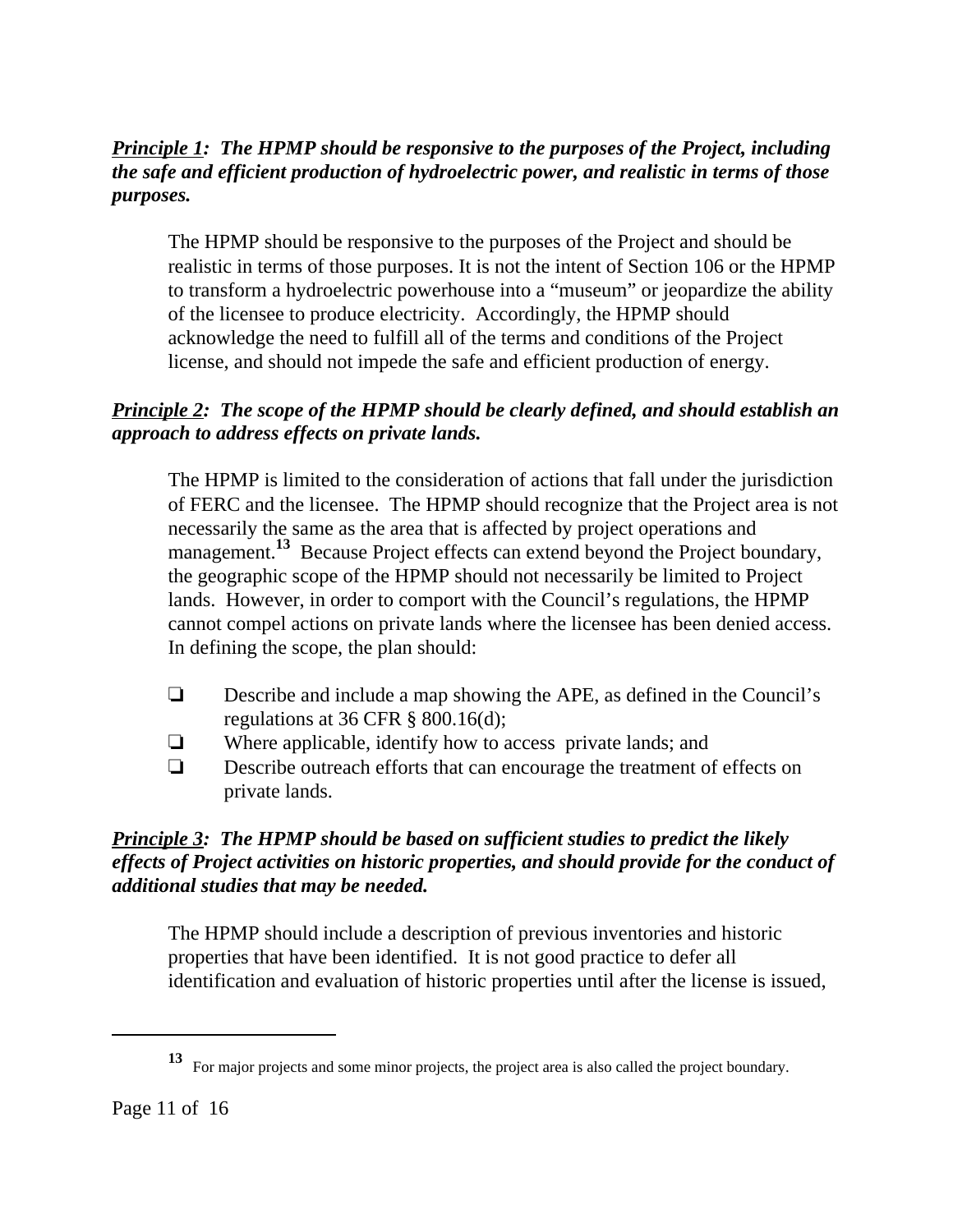especially with large and/or complex Projects. However, it is not necessary to complete identification of each and every historic property within the APE before licensing. The HPMP should also specify whether additional identification and evaluation of historic properties are needed, and when they should be done. The HPMP should:

- $\Box$  Identify what additional surveys and evaluation are needed and provide a schedule for their completion;
- $\Box$  Establish procedures to ensure that the pertinent information will be obtained (for example, consultation with Indian tribes regarding properties of traditional religious and cultural significance), and considered prior to the implementation of any action that might affect historic properties; and
- $\Box$  Provide for re-evaluation of historic properties during the term of the license due to changing circumstances, such as the passage of time or changes in the property's integrity.

# *Principle 4: The HPMP should establish achievable and realistic goals and targets for completing specified tasks that can serve as the basis for budget decisions, staff assignments, and performance measures.*

It is important to establish management goals and objectives, and to identify who will carry out the HPMP and how they will do so. In order to facilitate implementation of the HPMP, the licensee might find it useful to develop a field operations manual to provide procedures for staff. This should include a description of how staff will be trained to ensure that the HPMP is properly implemented.

# *Principle 5: The HPMP should establish management priorities and steps to be taken to ensure long-term preservation of historic properties*.

Where historic properties of particular importance to stakeholders have been identified in the APE, the plan should provide for their consideration, avoidance of adverse effects, and, if necessary, treatment. The HPMP should also provide for and establish a schedule for implementing the protective measures, such as monitoring or stabilization; and for public education and interpretation of the historic and archeological values of the project.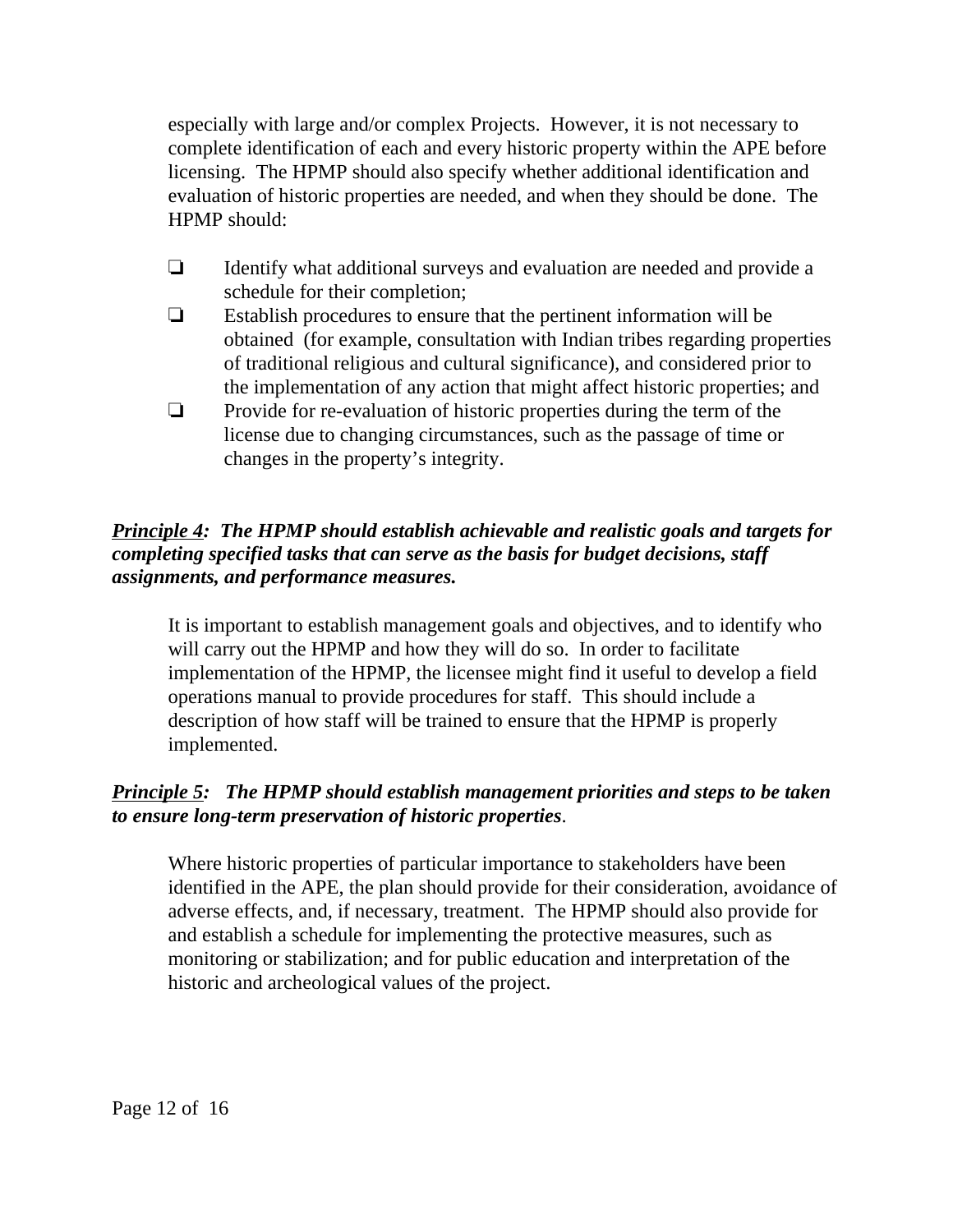## *Principle 6: The HPMP should establish a decision-making process that provides for the consideration of effects on historic properties early in project planning and include mechanisms for reaching resolution.*

The plan should include procedures to consider ways to avoid, minimize, or mitigate adverse effects to historic properties, to promote their proper use, and to encourage beneficial effects. It should also provide for the review of proposed actions by the SHPO and/or THPO and other stakeholders, and should include specific standards for operation and maintenance activities. Procedures in the HPMP should:

- $\Box$  Address possible effects to historic properties resulting from the continued operation and maintenance of the Project;
- $\Box$  Provide for the preservation of historic properties that may be affected by shoreline erosion, other project-related ground disturbing activities, and vandalism--depending on the nature of the effects, could include implementing a program of shoreline monitoring on a regular basis within the APE and follow-up procedures;
- $\Box$  Determine ways to avoid or mitigate adverse effects on historic properties, including consultation as appropriate with the SHPO/THPO, Indian tribes and other stakeholders;
- $\Box$  Determine the process to be followed if previously unidentified properties or effects are discovered;
- $\Box$  Determine how effects on historic resources will be considered in the event of a Project emergency; and
- $\Box$  Establish what, if any, actions have little or no potential for affecting historic properties and can be implemented without any review (exempt activities)
- $\Box$  Establish procedures for dispute resolution.

## *Principle 7: The HPMP should be developed and implemented in coordination with other plans required by the license.*

In addition to project operating plans, recreation plans, and wildlife mitigation plans, the HPMP should be coordinated with other plans and any approved settlement agreement developed either through the traditional or alternative licensing process.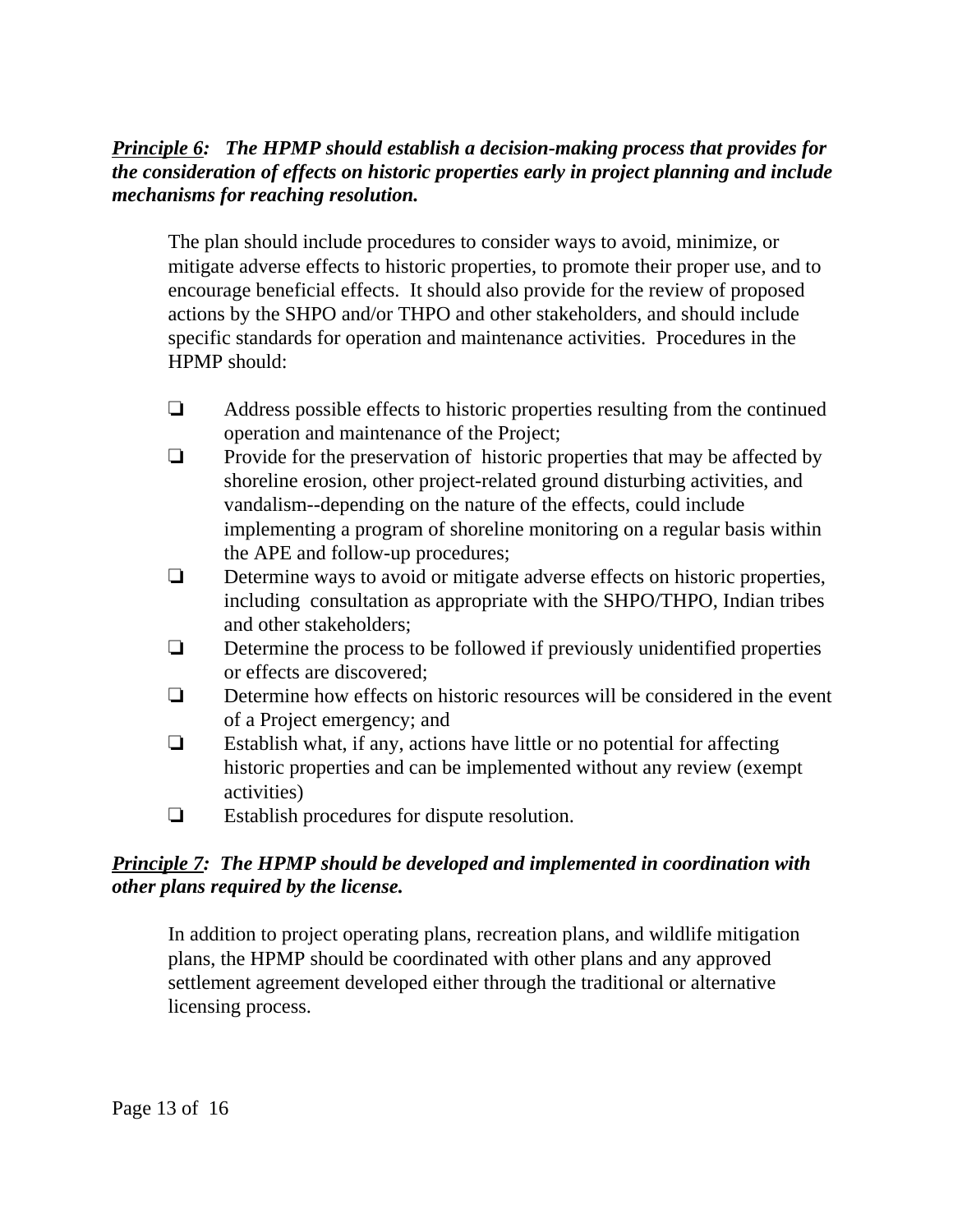## *Principle 8: The HPMP should provide for an appropriate level of consultation with others before decisions are made.*

The HPMP should establish procedures to identify when and how others, such as the SHPO, the THPO, and Indian tribes, will be consulted in review and decisionmaking about the management of historic properties. The communication protocol developed for the Alternative Licensing Process might be a useful place to start developing such procedures. It is most useful to consult with others early, before decisions are made, to allow consideration of a range of available options. The HPMP should establish procedures for reaching decisions through consultation, including resolving disputes when they occur.

# *Principle 9: The HPMP should consider other applicable federal, state, and local laws and regulations that provide authority for its implementation and may affect its scope.*

Although the focus of a HPMP is the preservation of "historic properties" and compliance with the NHPA, the treatment of historic properties and review procedures included in the HPMP should be consistent with other applicable laws and regulations. For example, if the Project is located on Federal or tribal lands, the HPMP should take into account the requirements of NAGPRA and its implementing regulations, which provide procedures for determining the treatment of Native American human remains intentionally excavated or discovered during ground disturbing activities. The HPMP should therefore:

 $\Box$  Identify applicable Federal, state and local laws and regulations; and  $\Box$  Establish how the HPMP will be implemented in conjunction with other legal responsibilities.

This is especially important when dealing with the treatment and disposition of any human remains that may be discovered, so that the HPMP is consistent with applicable Federal, state, and local laws, and the Council's policy on the treatment of human remains.

*Principle 10 : The HPMP should provide Project staff with ready access to pertinent information, but should also include mechanisms to protect sensitive data and to establish an appropriate level of security to discourage abuses.*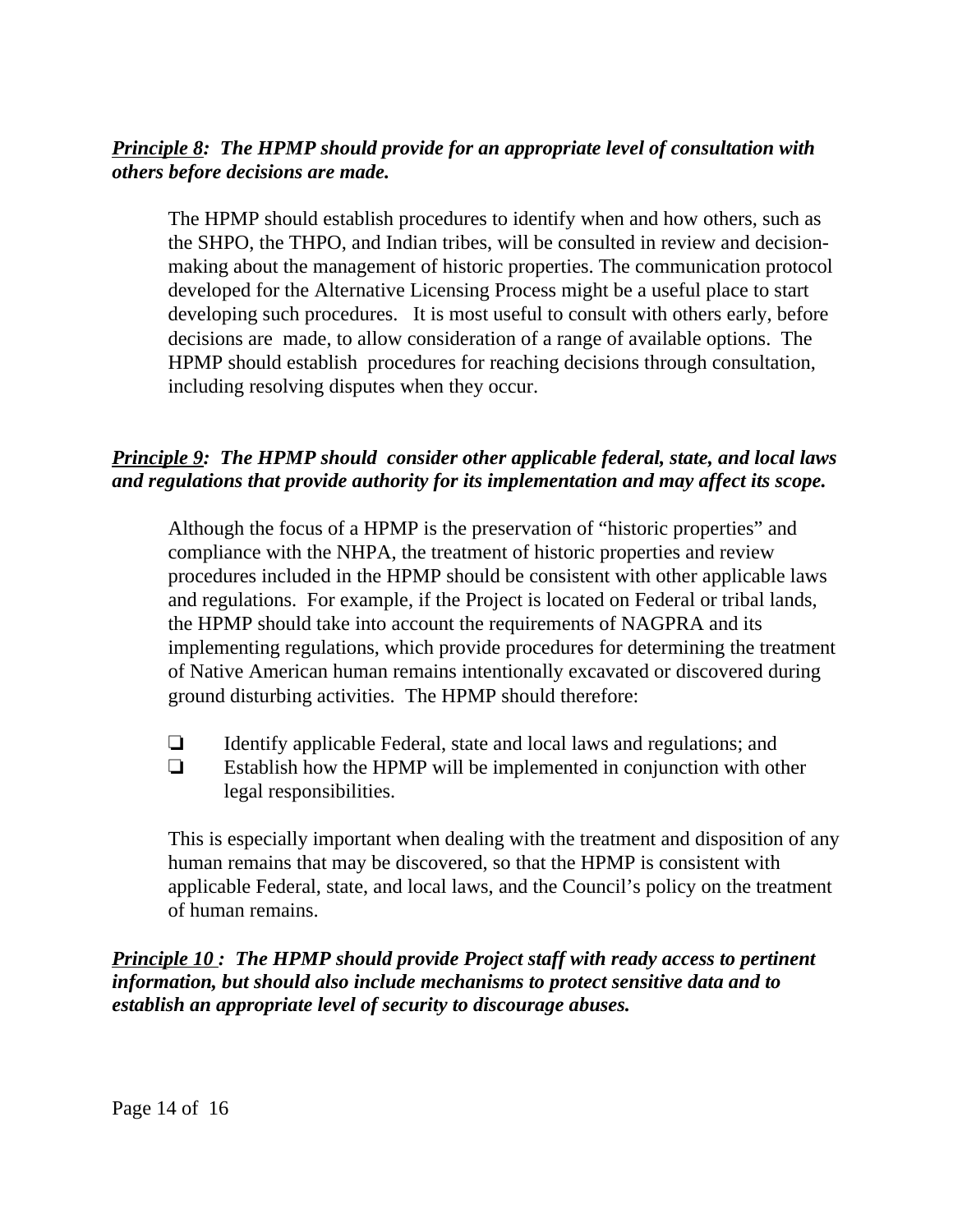Access to relevant information--such as survey data, standards and guidelines, and points of contact for consultation--is important for the effective implementation of the HPMP. However, confidentiality, especially regarding the location of archeological sites and historic properties of traditional religious and cultural significance to Indian tribes, may be needed to provide for long term protection, particularly to protect against such activities as vandalism and looting.**<sup>14</sup>**

## *Principle 11: The HPMP should avoid the use of jargon, and should use terms consistently and correctly.*

Staff at the licensed hydropower projects who will use the HPMP and supervise its implementation may not be familiar with terminology commonly used in historic preservation. If specialized terms are used, they should be defined. For example, terms such as *Phase I archeological survey, certified archaeologist, state approved contracting archeologist, Phase II survey, and Phase IA survey,* should be clearly defined so that whoever implements the HPMP is not confused about terminology and meaning.

## *Principle 12: The HPMP should not be a static document.*

The HPMP should provide mechanisms for its periodic review and revision. Any steps to revise, amend, or otherwise alter the plan should be approached in the same manner as the development and approval of the initial HPMP.

# *Principle 13: Periodic reporting should be a part of the HPMP activities.*

The HPMP should establish the scope, contents, and timing of a periodic report and the deadline for submission to the SHPO/THPO, other consulting parties, and FERC. Through this reporting, the licensee and others, most notably the SHPO/THPO, will be able to periodically assess the effectiveness of the plan.

**<sup>14</sup>**Section 304 of NHPA provides that the head of a Federal agency or other public official receiving grant assistance pursuant to NHPA, after consultation with the Secretary of the Interior, shall withhold from disclosure to the public information about the location, character, or ownership of a historic resources when disclosure may (1) cause a significant invasion of privacy; (2) risk harm to the historic resource; or (3) impede the use of a traditional religious site by practitioners (see also 36 CFR § 800.11[c]).